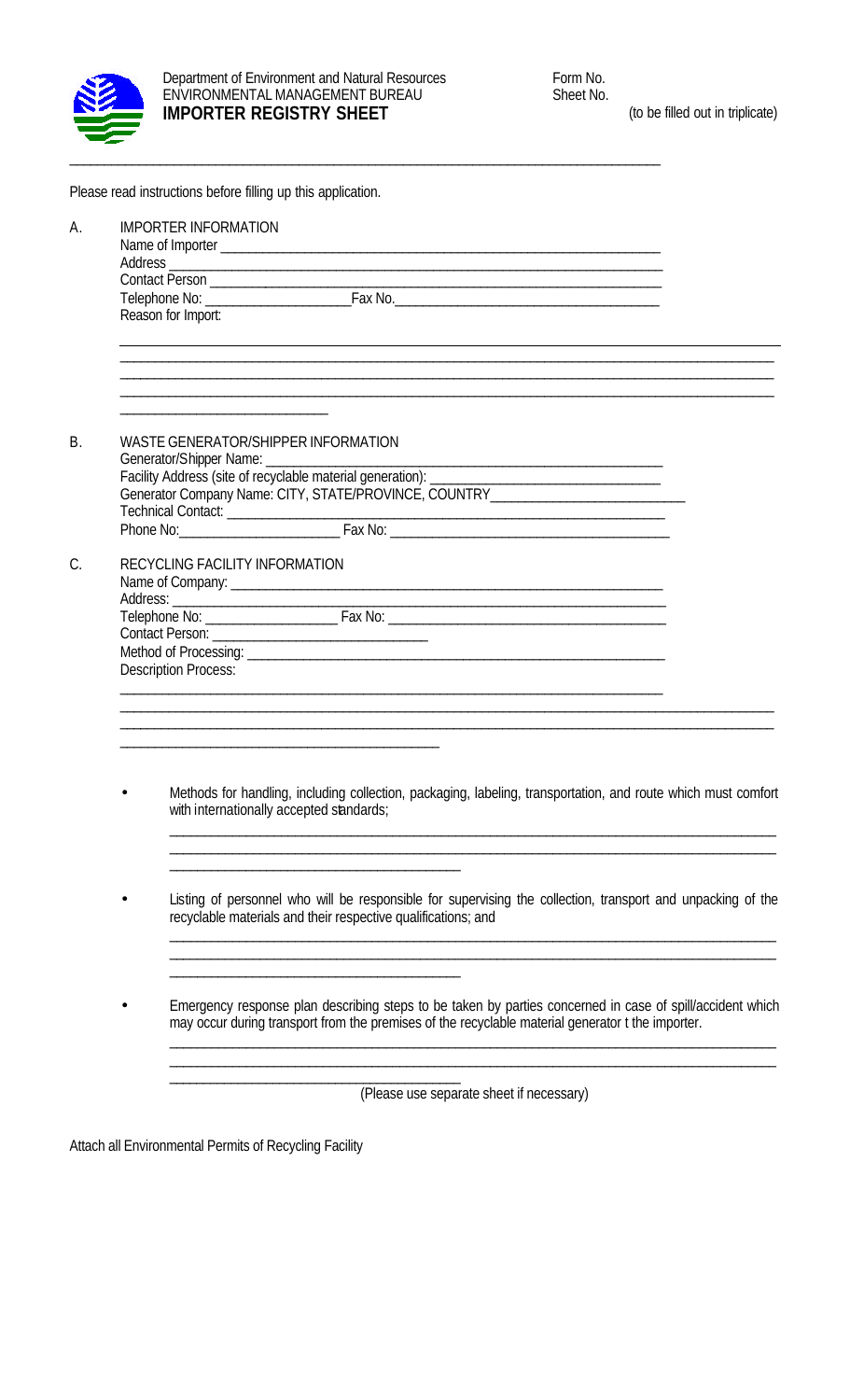| D.            | RECYCLABLE MATERIAL INFORMATION (See Instructions)<br>Recyclable Material/s Name:<br>Amount/Units to be imported for the whole year: |                                                                                                                                                                                                 |                                                                                                                                                                                                                                                                                                                                                   |                                                                  |                             |                                                         |  |
|---------------|--------------------------------------------------------------------------------------------------------------------------------------|-------------------------------------------------------------------------------------------------------------------------------------------------------------------------------------------------|---------------------------------------------------------------------------------------------------------------------------------------------------------------------------------------------------------------------------------------------------------------------------------------------------------------------------------------------------|------------------------------------------------------------------|-----------------------------|---------------------------------------------------------|--|
|               |                                                                                                                                      | Frequency of the importation:                                                                                                                                                                   | $\Box$ Weekly<br>$\Box$ Monthly                                                                                                                                                                                                                                                                                                                   | □ Quarterly<br>□ Semi-Annually                                   | □ Others, specify ______    |                                                         |  |
| F.            |                                                                                                                                      | <b>TRANSPORTATION INFORMATION</b><br>Types of Packaging                                                                                                                                         | $\Box$ Drum/Box                                                                                                                                                                                                                                                                                                                                   | □Bulk Liquid □Bulk Sludge □Bulk Solid<br>$\Box$ Tanked           |                             |                                                         |  |
| F.            | Mode of Shipment                                                                                                                     | This form is to be completed per recyclable material to be registered. Instruction for completing this form are attached.<br>PHYSICAL CHARACTERISTICS OF RECYCLABLE MATERIAL (See Instructions) | $\Box$ Air                                                                                                                                                                                                                                                                                                                                        | $\square$ Sea                                                    |                             |                                                         |  |
| Color         |                                                                                                                                      | 2. Does the recyclable<br>material have a strong<br>incidental odor?<br>$\Box$ No $\Box$ Yes, if so,<br>Describe:                                                                               | 3. Physical State@<br>70 <sup>®</sup> F/21 <sup>®</sup> C:<br>Solid □ Semi-Solid<br>$\Box$ Liquid $\Box$ Powder<br>Other: and the control of the control of the control of the control of the control of the control of the control of the control of the control of the control of the control of the control of the control of the control of t | 4. Layers<br>Multi-layered<br><b>□Bi-Layered</b><br>Single Phase | 5. Density<br>Range:        | 6. Free Liquids<br>$\Box$ Yes $\Box$ No<br>Volume:<br>℅ |  |
| $pH \Box < 2$ | $\Box$ < 2.4                                                                                                                         | $\Box$ 4.7<br>$\Box$ 7                                                                                                                                                                          | $\Box$ 7.10                                                                                                                                                                                                                                                                                                                                       | $\Box$ 10 < 12.5                                                 | $\Box$ 12.5<br>$\Box$ Range | $\Box$ NA                                               |  |
| Flash Point:  | $\Box$ None                                                                                                                          | $\Box$ < 140°F / 60° C                                                                                                                                                                          | $\Box$ 140-199°F/60-93°C                                                                                                                                                                                                                                                                                                                          | $\Box$ > 200°F/93°C                                              | $\Box$ Closed Cup           | $\Box$ Open Cup                                         |  |

CHEMICAL COMPOSITION RANGE 2. Does the waste contain any of the following?  $(MIN-MAX)$ \_\_\_\_\_\_\_\_\_\_\_\_\_\_\_\_\_\_\_\_\_\_\_\_\_\_\_\_\_\_\_\_\_\_\_\_\_\_\_\_\_\_\_\_\_\_\_\_ \_ \_\_\_\_\_\_\_\_\_\_\_\_\_ % NO or LESS THAN or ACTUAL \_\_\_\_\_\_\_\_\_\_\_\_\_\_\_\_\_\_\_\_\_\_\_\_\_\_\_\_\_\_\_\_\_\_\_\_\_\_\_\_\_\_\_\_\_\_\_\_ \_ \_\_\_\_\_\_\_\_\_\_\_\_\_ % PCBs 50 ppm \_\_\_\_\_\_ppm \_\_\_\_\_\_\_\_\_\_\_\_\_\_\_\_\_\_\_\_\_\_\_\_\_\_\_\_\_\_\_\_\_\_\_\_\_\_\_\_\_\_\_\_\_\_\_\_ \_\_\_\_\_\_\_\_\_\_\_\_\_\_ % Cyanides 50 ppm \_\_\_\_\_\_ppm \_\_\_\_\_\_\_\_\_\_\_\_\_\_\_\_\_\_\_\_\_\_\_\_\_\_\_\_\_\_\_\_\_\_\_\_\_\_\_\_\_\_\_\_\_\_\_\_ \_\_\_\_\_\_\_\_\_\_\_\_\_\_ % Sulfides 50 ppm \_\_\_\_\_\_ppm \_\_\_\_\_\_\_\_\_\_\_\_\_\_\_\_\_\_\_\_\_\_\_\_\_\_\_\_\_\_\_\_\_\_\_\_\_\_\_\_\_\_\_\_\_\_\_\_ \_\_\_\_\_\_\_\_\_\_\_\_\_\_ % Phenols 50 ppm \_\_\_\_\_\_\_ppm \_\_\_\_\_\_\_\_\_\_\_\_\_\_\_\_\_\_\_\_\_\_\_\_\_\_\_\_\_\_\_\_\_\_\_\_\_\_\_\_\_\_\_\_\_\_\_\_ \_\_\_\_\_\_\_\_\_\_\_\_\_\_ % \_\_\_\_\_\_\_\_\_\_\_\_\_\_\_\_\_\_\_\_\_\_\_\_\_\_\_\_\_\_\_\_\_\_\_\_\_\_\_\_\_\_\_\_\_\_\_\_ \_\_\_\_\_\_\_\_\_\_\_\_\_\_ %

| z. | DOES THE MASTE COLIDENT ATTY OF THE TOHOMITY! |        |  |  |
|----|-----------------------------------------------|--------|--|--|
|    | (Provide concentration if known):             |        |  |  |
|    | NO or LESS THAN or                            | ACTUAL |  |  |
|    |                                               |        |  |  |

| λ<br>anides<br>fides<br>enols |  | 50 ppm<br>50 ppm<br>50 ppm<br>50 ppm<br>$\Box$ |
|-------------------------------|--|------------------------------------------------|
|-------------------------------|--|------------------------------------------------|

| ppm |
|-----|
| ppm |
| ppm |
| ppm |
|     |

• If applicable, a certified laboratory analysis from the country of origin should be attached.

## IMPORTER CERTIFICATION

By signing this profile sheet, the Importer verifies:

- 1. This recyclable material is not "Hazardous Waste" as defined by GOPs RA 6969 and/or international regulations.
- 2. This recyclable material does not contain regulated radioactive materials or PCBs (Polychlorinated Biphenyls).
- 3. The recyclable material does not contain regulated concentration of banned and controlled pesticides.
- 4. This recyclable material does not contain Halogenated compounds such as: tetrachloroethylene, trichloroethylene, methylethylene chloride, 1, 2-dichloroethylene at greater than 0.1% (1000 ppm) total solvent concentration.
- 5. This sheet and the attachments contain true and accurate descriptions of the recyclable materials. All relevant information regarding known or suspected hazards in the possession of the Generator have been disclosed.
- 6. The Importer has read and understand the form. All types and amounts of Hazardous substances provided in incidental amounts have been identified in Section G of this form.
- 7. The analytical data presented herein or attached were derived from testing a representative sample taken in accordance with RA6969, if required, or equivalent rules.
- 8. If any changes occur in the character of the recyclable material, the importer shall notify the Environmental Management Bureau prior to the shipping of the recyclable material to the consignee/recycler.